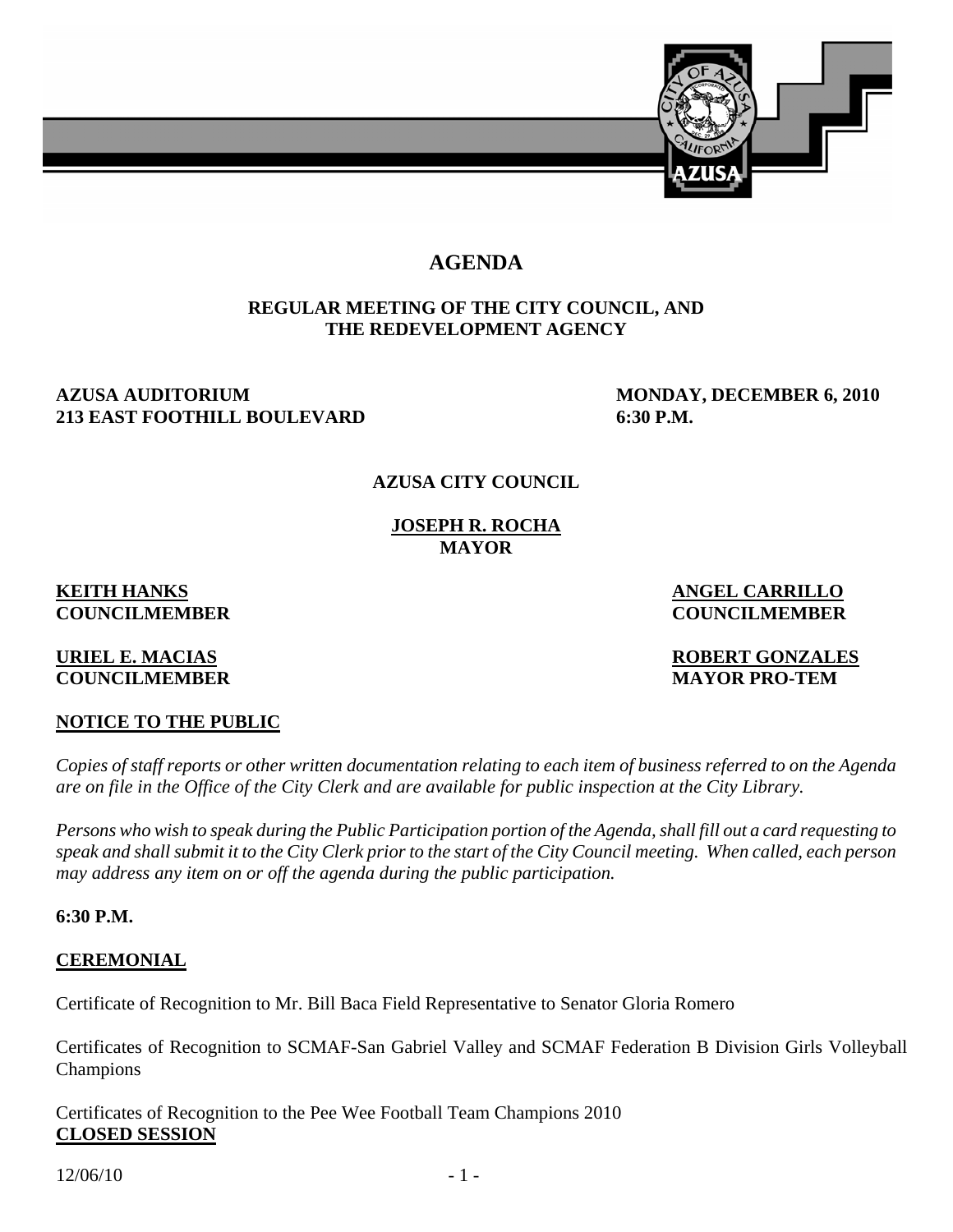## 1. **CONFERENCE WITH LABOR NEGOTIATOR (Gov. Code Sec. 54957.6)**

| <b>Agency Negotiators:</b> | Administrative Services Director-Chief Financial Officer Kreimeier and City |
|----------------------------|-----------------------------------------------------------------------------|
|                            | Manager Delach                                                              |
| <b>Organizations</b>       | AMMA, SEIU, APOA, APMA and ACEA                                             |

## 2. **REAL PROPERTY NEGOTIATIONS (Gov. Code Sec. 54956.8)**

 Agency Negotiators: City Manager Delach and Assistant City Manager Makshanoff Under Negotiation: Price and Terms of Payment

## a. **ENTERPRISE PROPERTY**

| Address:                    | 229 S. Azusa Avenue (APN 8614-014-056, 057 and 058)       |
|-----------------------------|-----------------------------------------------------------|
| <b>Agency Negotiators:</b>  | City Manager Delach and Assistant City Manager Makshanoff |
| <b>Negotiating Parties:</b> | City of Azusa and City of Azusa Redevelopment Agency      |

*Any person wishing to comment on any of the Closed Session items listed above may do so now.* 

# **7:30 P.M. - REGULAR MEETING OF THE CITY COUNCIL.**

- 1. Call to Order
- 2. Pledge to the Flag
- 3. Invocation Father Gustavo Castillo of Saint Frances of Rome Church

# **A. PUBLIC PARTICIPATION**

*(Person/Group shall be allowed to speak without interruption up to five (5) minutes maximum time, subject to compliance with applicable meeting rules. Questions to the speaker or responses to the speaker's questions or comments shall be handled after the speaker has completed his/her comments. Public Participation will be limited to sixty (60) minutes time.)* 

## **B. REPORTS, UPDATES, AND ANNOUNCEMENTS FROM STAFF/COUNCIL**

# **C. SCHEDULED ITEM**

## 1. **PUBLIC HEARING - GENERAL PLAN AMENDMENT (GPA-2010-02) TO UPDATE THE CITY OF AZUSA HOUSING ELEMENT.**

## **RECOMMENDED ACTION**:

 Open the Public Hearing; receive testimony, close the Hearing. Waive further reading and adopt Resolution No. 10-C89, approving General Plan Amendment (GPA) 2010-02, adopting the City of Azusa Housing Element Update as an amendment to the Housing Element of the City of Azusa General Plan and approve a Negative Declaration as the appropriate environmental document.

## 2. **BUSINESS LICENSE REVOCATION HEARING – GREATER CHOICE**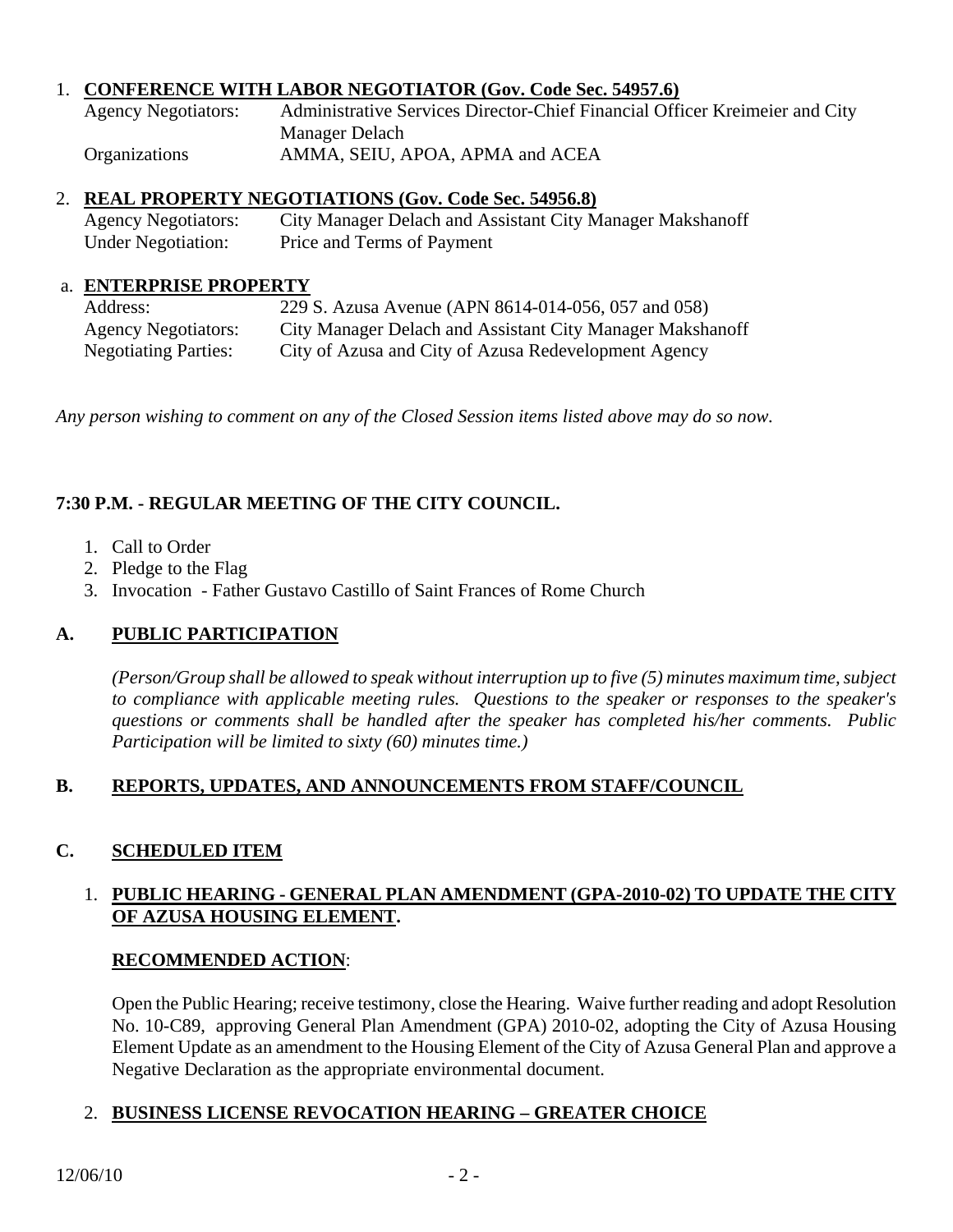## **RECOMMENDED ACTION:**

Waive further reading and adopt Resolution No. 10-C90, revoking Business License number 027288 due to fraudulent statements and unlawful business activity.

## 3. **INTRODUCTION AND FIRST READING OF AN ORDINANCE OF THE CITY COUNCIL APPROVING A POWER SALES AGREEMENT BETWEEN THE CITY AND THE SOUTHERN CALIFORNIA PUBLIC POWER AUTHORITY FOR THE LA PAZ SOLAR TOWER PROJECT**

## **RECOMMENDED ACTION**:

Waive further reading, introduce, and conduct first reading of the proposed Ordinance.

## 4. **RESOLUTION APPROVING AND ADOPTING AMENDED APPENDIX OF THE CONFLICT OF INTEREST CODE PURSUANT TO THE 2010 MANDATORY REVIEW AND FILED BIENNIAL NOTICE.**

## **RECOMMENDED ACTION:**

 Waive further reading and adopt Resolution No. 10-C91, approving and adopting an amended appendix of the Conflict of Interest Code pursuant to the Political Reform Act of 1974.

## 5. **COUNCIL REQUEST FOR INFORMATION REGARDING POTENTIAL DEVELOPMENT CODE AMENDMENT TO ADDRESS INCONSISTENCIES BETWEEN PERSONAL SERVICES AND BUSINESS SERVICES IN THE DOWNTOWN TOWN CENTER.**

## **RECOMMENDED ACTION:**

Give direction to staff regarding a potential City initiated Development Code Amendment.

## **D. CONSENT CALENDAR**

*The Consent Calendar adopting the printed recommended actions will be enacted with one vote. If Councilmembers or Staff wish to address any item on the Consent Calendar individually, it will be considered under SPECIAL CALL ITEMS.* 

## 1. **APPROVAL OF THE MINUTES OF THE REGULAR MEETING OF NOVEMBER 15, 2010 AND THE SPECIAL MEETINGS F OCTOBER 25 AND NOVEMBER 22, 2010.**

#### **RECOMMENDED ACTION:**

Approve Minutes as written.

## 2. **HUMAN RESOURCES ACTION ITEMS.**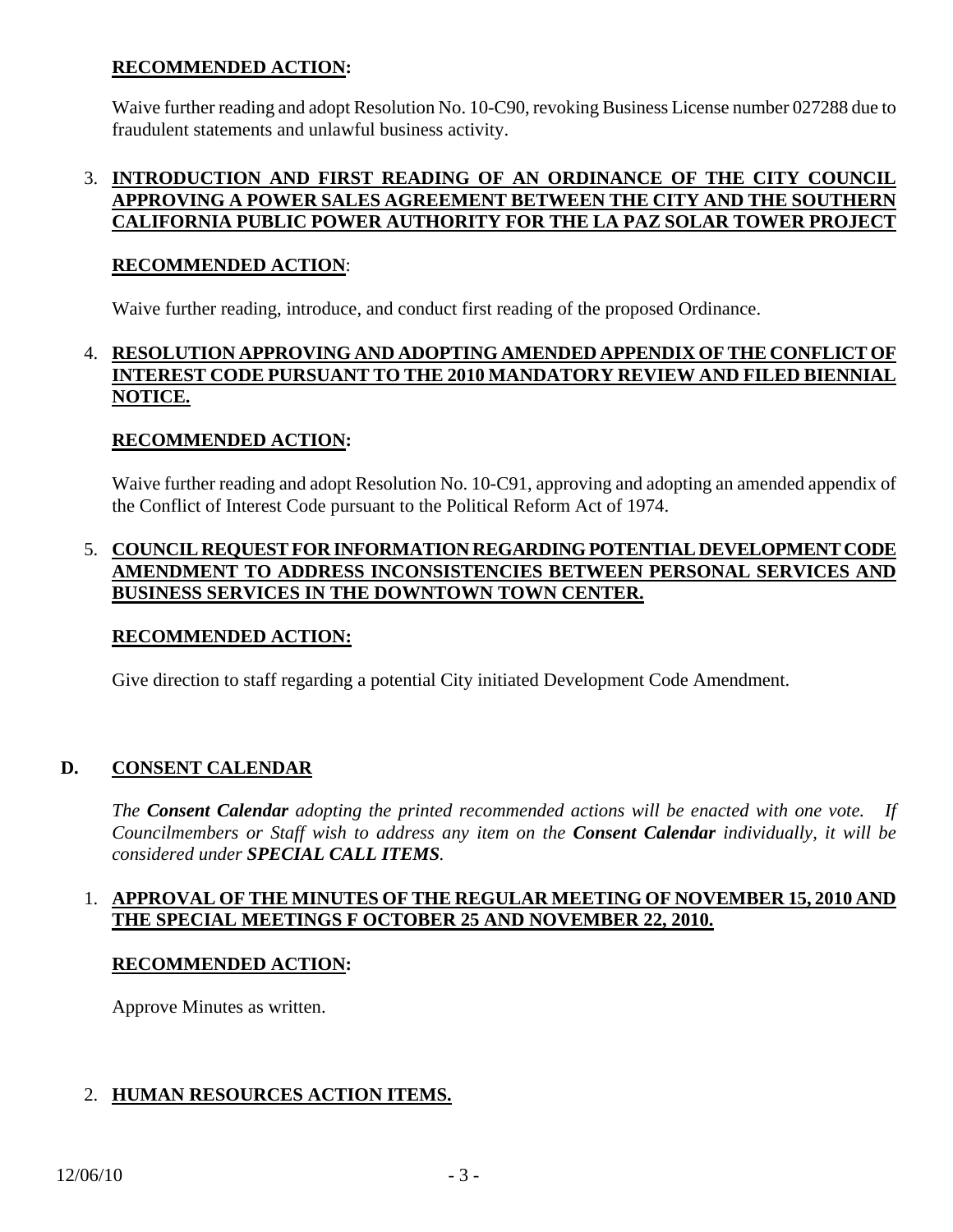## **RECOMMENDED ACTION:**

 Approve Personnel Action Requests in accordance with the City of Azusa Civil Service Rules and applicable Memorandum of Understanding(s).

## 3. **CITY TREASURER'S REPORT AS OF OCTOBER 31, 2010.**

## **RECOMMENDED ACTION:**

Receive and file the Report.

#### 4. **CONTRACT WITH BENCHMARK RESOURCES AS A MINING CONSULTANT FOR VARIOUS REVIEWS ASSOCIATED WITH SMARA (SURFACE MINING AND RECLAMATION ACT) COMPLIANCE.**

## **RECOMMENDED ACTION:**

 Approve Benchmark Resources to provide consultant services for various reviews associated with SMARA compliance, as well as biennial monitoring of the Fish Canyon/Azusa Rock mine conditions of Approval, and authorize the City Manager to execute the City's standard professional services agreement for three years in the amount not to exceed \$110,000.

## 5. **AUTHORIZATION TO SOLICIT REQUEST FOR PROPOSALS (RFP's) – TRAFFIC SIGNAL MAINTENANCE AND EQUIPMENT SERVICES**

## **RECOMMENDED ACTION**:

Authorize staff to solicit proposals for Traffic Signal Maintenance and Equipment Services.

## 6. **CIP PROJECT NO. 66110H: NOTICE OF COMPLETION FOR TARGET PEDESTRIAN IMPROVEMENTS PROJECT.**

## **RECOMMENDED ACTION:**

 Approve a Notice of Completion for the following project and authorize staff to file the Notice of Completion with the Los Angeles County Clerk: Target Pedestrian Improvements Project No. 66110H – \$348,831.82 – Sully-Miller Contracting Company, Brea, CA 92821

# 7. **PURCHASE OF EVIDENCE INVENTORY MANAGEMENT SYSTEM.**

## **RECOMMENDED ACTION**:

 Authorize purchase of Evidence Inventory Management System from File OnQ (Evidence on Q), Inc. of Seattle, WA in the total amount of \$38,795.90. Approve purchase based on competitive bid process completed by San Diego Data Processing Corporation (SDDPC), they purchasing system for the San Diego PD (Purchase Order No. pending – based on SDDPD RFP dated 8-6-10). This "piggyback" purchase is authorized by AMC Section 2-523(E) when the competitive bid process has already been completed.

## 8. **CERTIFICATION OF ENVIRONMENTAL CONSULTING FIRMS FOR ENVIRONMENTAL DOCUMENT PREPARATION.**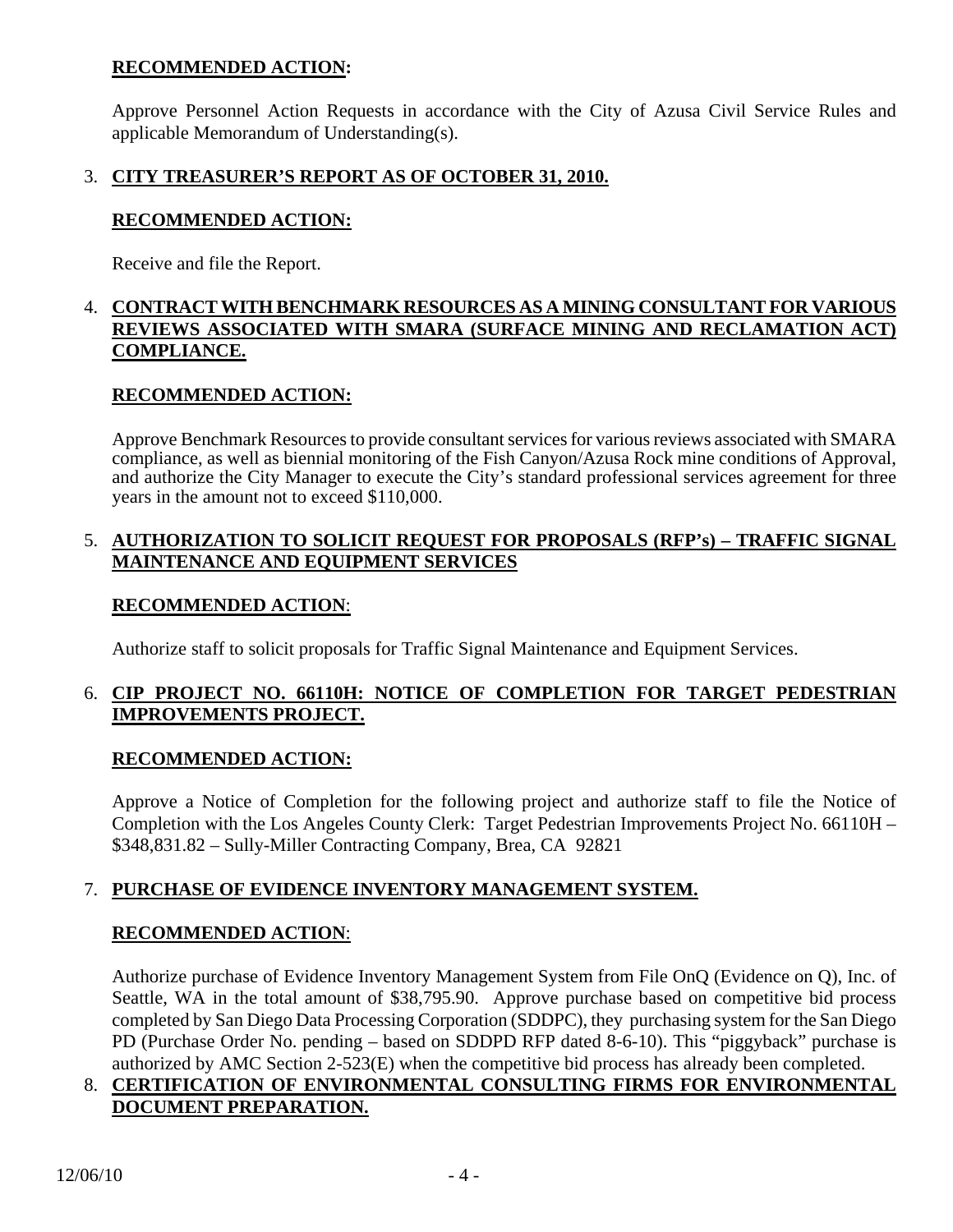## **RECOMMENDED ACTION**:

 Certify the list of firms to provide consultant services for various environmental reviews associated with projects being processed through the City.

## 9. **AMENDMENT TO ROYAL COACHES AUTO BODY AND TOWING FRANCHISE AGREEMENT FOR TOW TRUCK SERVICES WITH THE CITY**.

## **RECOMMENDED ACTION:**

 Approve amending Section 15 (B) (2) of the non-exclusive franchise agreement between the City of Azusa and Royal Coaches Auto Body and Towing as described in Amendment "A" (attached).

## 10. **SUSPENSION OF STREET SWEEPING DURING CHRISTMAS EVE AND NEW YEARS EVE**.

## **RECOMMENDED ACTION**:

Suspend street sweeping service on Christmas Eve and New Years Eve.

## 11. **AZUSA MIDDLE MANAGERS ASSOCIATION (AMMA) CONTRACT EFFECTIVE AUGUST 1, 2010 THROUGH JULY 31, 2011.**

## **RECOMMENDED ACTION**:

 Adopt Resolution No. 10-C92, approving the Azusa Middle Management Association (AMMA) contract dated August 1, 2010 through July 31, 2011.

## 12. **AZUSA POLICE OFFICERS ASSOCIATION CONTRACT (AUGUST 1, 2010 THRU JULY 31, 2015) AND RELATED MATTERS AS INDICATED.**

## **RECOMMENDED ACTION:**

- a. Adopt Resolution No. 10-C93, amending the Rules and Regulations Relating to Employer-Employee Relations
- b. Adopt Resolution Nos. 10-C94 and 10-C95, amending Employer Paid Member Contributions
- c. Adopt Resolution No. 10-C96, approving the Azusa Police Officers Association (APOA) Memorandum of Understanding dated August 1, 2010 through July 31, 2015

# 13. **WARRANTS. RESOLUTION AUTHORIZING PAYMENT OF WARRANTS BY THE CITY.**

## **RECOMMENDED ACTION**:

Adopt Resolution No. 10-C97.

## **RECESS AS THE CITY COUNCIL AND CONVENE AS THE AZUSA REDEVELOPMENT AGENCY**

# **E. AGENCY SCHEDULED ITEMS**

#### $12/06/10$  - 5 -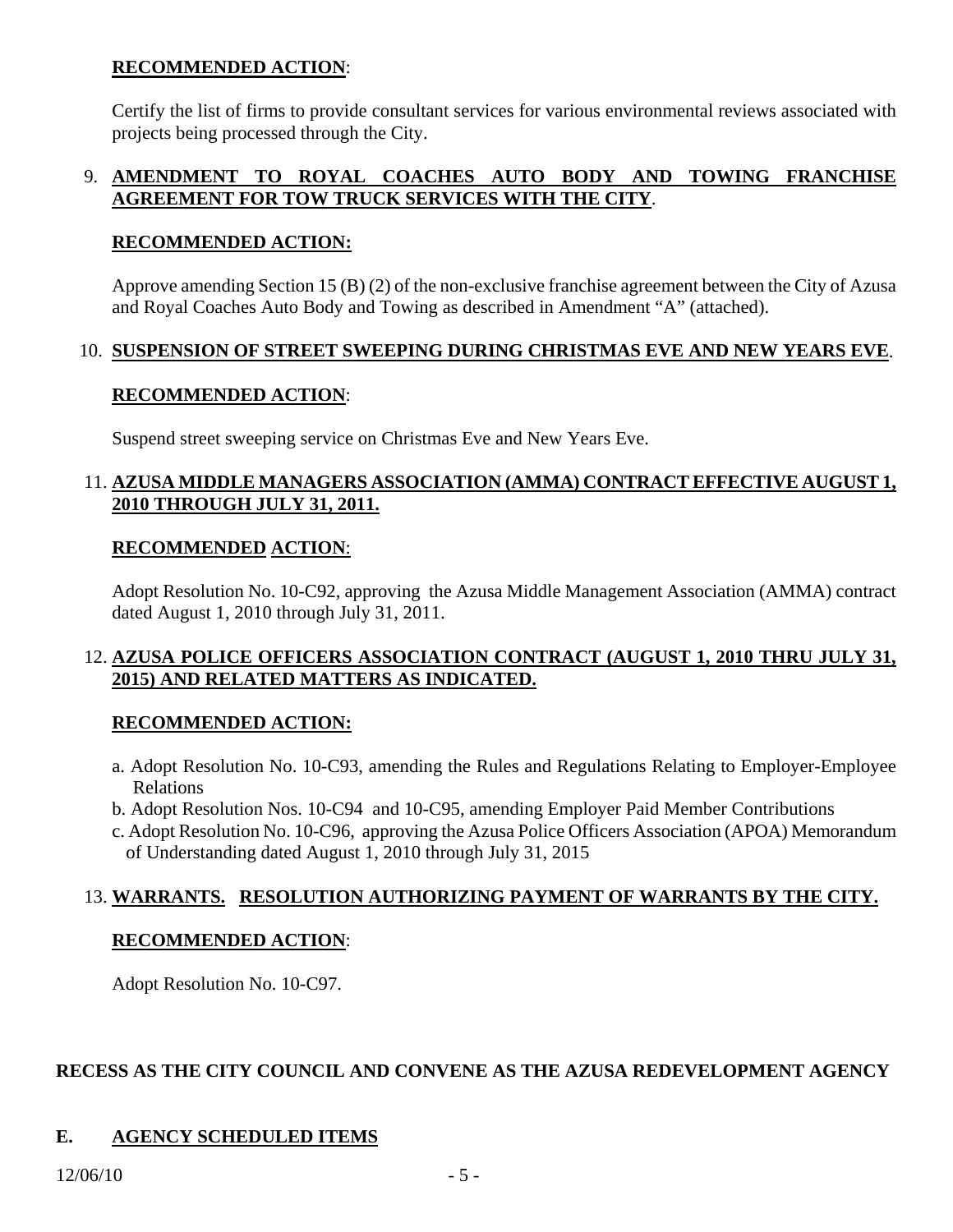# 1. **ATLANTIS GARDENS PROJECT - DEVELOPER SELECTION**

## **RECOMMENDED ACTION:**

Redevelopment Agency Board take the following Minute Actions:

- a. Accept the recommendation of the Agency's Ad Hoc Affordable Housing Subcommittee to select Mercy Housing ("Developer") as the developer for the Atlantis Gardens Project.
- b. Direct the Executive Director to commence negotiations with Developer for an Affordable Housing Agreement ("Agreement") and to bring said Agreement back to the Agency for approval.
- c. Direct the Executive Director to commence the entitlement process for the Atlantis Gardens Project concurrent with the negotiation of the Agreement and in accordance with the proposal submitted by Developer and reviewed by the Agency's Ad Hoc Affordable Housing Subcommittee.
- d. Approve the attached *Consultant Request for Proposal for Environmental Analysis for the Atlantis Gardens Affordable Housing Project* ("RFP") and authorize the Executive Director to circulate said RFP to qualified firms.

## **F. AGENCY CONSENT CALENDAR**

 *The Consent Calendar adopting the printed recommended actions will be enacted with one vote. If Boardmembers or Staff wish to address any item on the Consent Calendar individually, it will be considered under SPECIAL CALL ITEMS.* 

## 1. **APPROVAL OF THE MINUTES OF THE REGULAR MEETING OF NOVEMBER 15, 2010.**

## **RECOMMENDED ACTION:**

Approve Minutes as written.

## 2. **AGENCY TREASURER'S REPORT AS OF OCTOBER 31, 2010.**

## **RECOMMENDED ACTION:**

Receive and file the Report.

# 3. **WARRANTS. RESOLUTION AUTHORIZING PAYMENT OF WARRANTS BY THE AGENCY**.

## **RECOMMENDED ACTION:**

Adopt Resolution No. 10-R37.

## **RECESS AS THE REDEVELOPMENT AGENCY AND RECONVENE AS THE AZUSA CITY COUNCIL**

## **G. ORDINANCES/SPECIAL RESOLUTIONS**

## 1. **AN ORDINANCE OF THE CITY COUNCIL OF THE CITY OF AZUSA, AMENDING CHAPTER 74 OF THE AZUSA MUNICIPAL CODE, BY ADDING SECTION 74-439.1 PROHIBITING SLEEPING IN VEHICLE.**